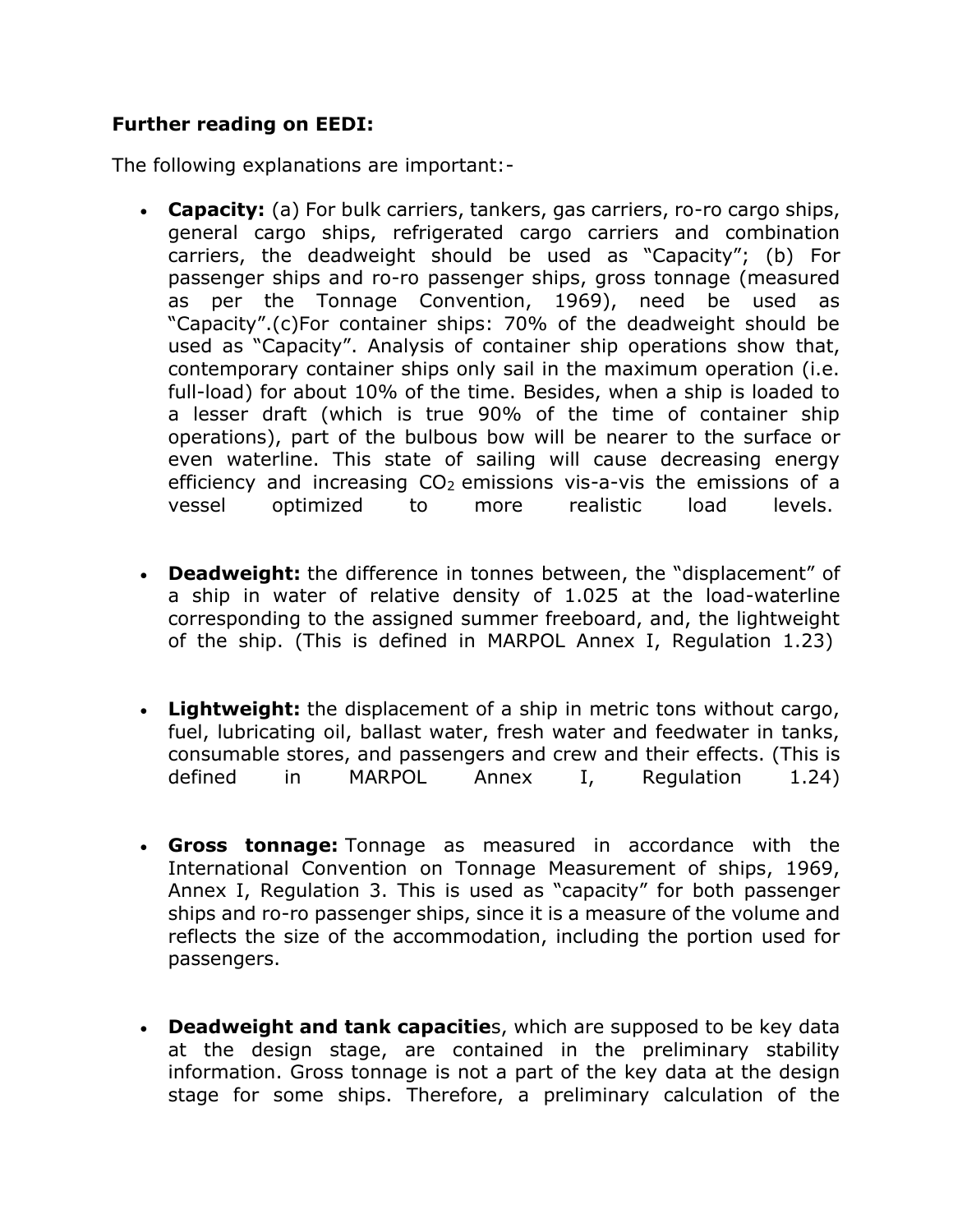"tonnage measurement" ought to be done, by the shipbuilder at the design stage. Such computation of the tonnage should contain, volume of each space such as under main deck, superstructure, deck house etc.

- **Summer load line draft:** Merchant ships need an approved stability booklet on board which shows a number of loading conditions. One of these conditions is the fully loaded departure condition, i.e. the deepest draught to which a ship is allowed to be loaded, taking all applicable requirements into consideration. As is well known, the "deepest operational draft", will be equivalent to the summer load line.
- **Vref:** the ship's speed measured in nautical miles per hour(knots), on deep water in the condition corresponding to the "Capacity" as explained above. This figure can be provided by the shipbuilder, early in the design stage, based either on model testing or calculations. The figure is included in the new building contract between the ship owner and the shipyard and ought to be provided by the shipbuilder / designer at the design stage.

The generic EEDI formula as shown above, very broadly, may be represented by the configuration:  ${(\Sigma A + \Sigma B - \Sigma C)}$ , wholly divided by the product of {Capacity .Vref}

[The denominator, "Capacity . $V_{ref}$ " g has already been detailed earlier]. Now let us see the numerator.

The numerator is  $(\Sigma A + \Sigma B - \Sigma C)$ 

∑: Basically indicates "individual" aggregation of:

(A) stands for contributions to the  $CO<sub>2</sub>$  emission from each main engine, considering that a ship may have more than one main engine;

 $(B)$  stands for contributions to the  $CO<sub>2</sub>$  emission from each auxiliary engine, considering that a ship will usually have more than one auxiliary engine; and,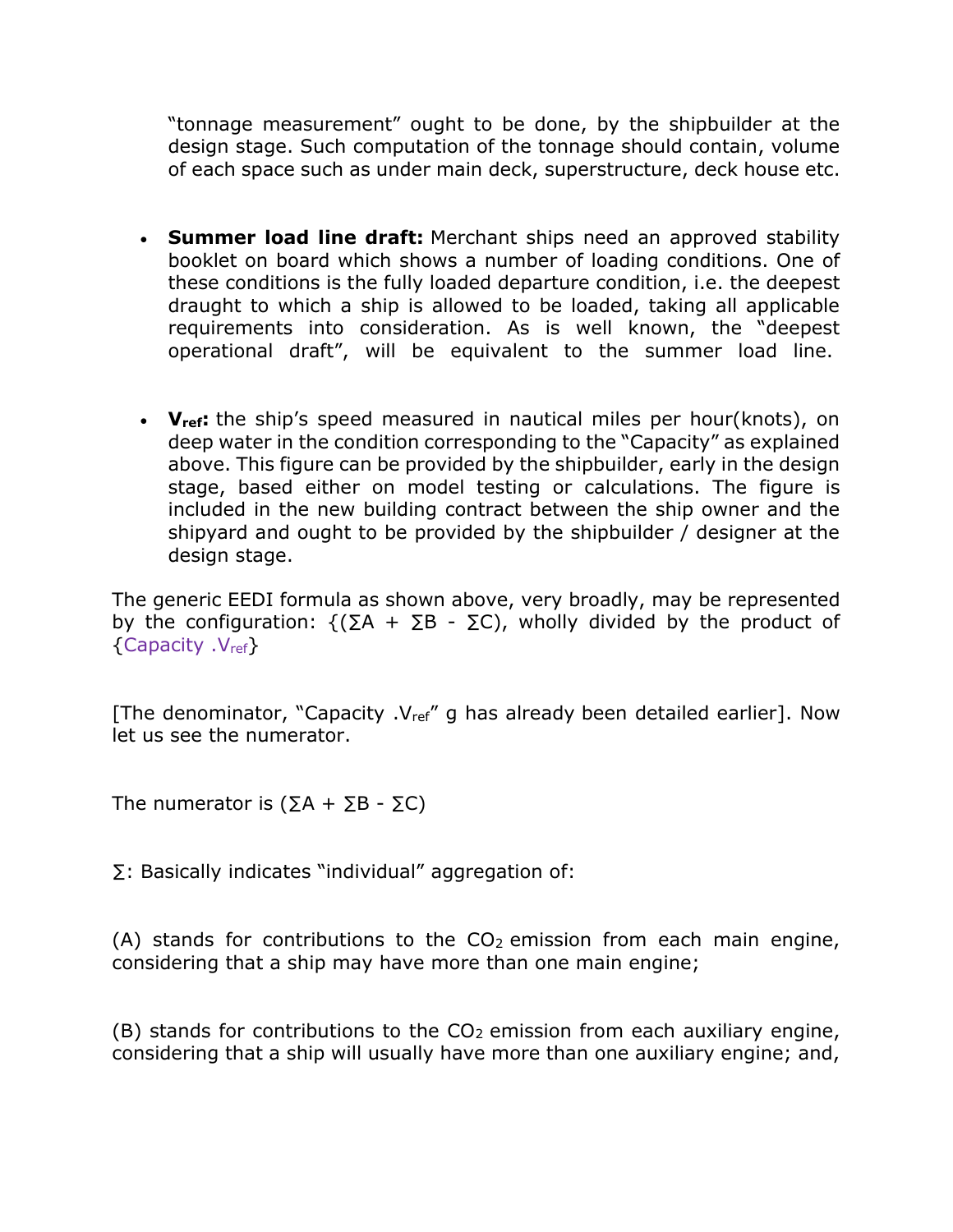(C) stands for the Innovative energy efficiency technologies, leading to reduction of  $CO<sub>2</sub>$  emission.

# **Computation of "Attained EEDI"**

The computation of **Attained EEDI** is fundamentally based on the EEDI formula explained earlier, i.e. **{(∑A + ∑B - ∑C) / (Capacity .Vref)},**with some **"correction-factors"** incorporated in the formula for fine-tuning the **Attained EEDI**-value as computed. For example, in the denominator, the correction factors denoting the "capacity" of the specialized type of the ship being dealt with, i.e. say, ice-class ships or, bulk-carriers / tankers under the Common Structural Rules of the IACS or, chemical tankers/ LNG Carriers or, Weather-factor, have been multiplied with the product of "**Capacity and Vref"** .

If you are further interested for studying in-depth the detailed formula for calculating the **Attained EEDI**, which is the concern of the ship-designer / ship-builder and not the ship's operating engineer, you may refer to the "2012 Guidelines on the Method of Calculation of the Attained Energy Efficiency Design Index (EEDI) for New Ships" vide the IMO Resolution MEPC. 212(63).

## **ENERGY EFFICIENCY DESIGN INDEX BASELINE**

- EEDI baseline is a graph that act as a benchmark for a ship depending on type and size.
- EEDI baseline is done by analyzing a number of ship which is of the same type.
- Data obtained is plotted in a graph.
- A new ship will be compared to the baseline for compliance.

# **ENERGY EFFICIENCY DESIGN INDEX PHASE**

- Phase 0 Starting 01.01.2013 until 31.12.2014(0%  $CO<sub>2</sub>$ )
- Phase 1 Starting 01.01.2015 until 31.12.2019(10%  $CO<sub>2</sub>$ )
- Phase 2 Starting 01.01.2020 until 31.12.2024(20%  $CO<sub>2</sub>$ )
- Phase 3 Starting 01.01.2025 and onward(30%  $CO<sub>2</sub>$ )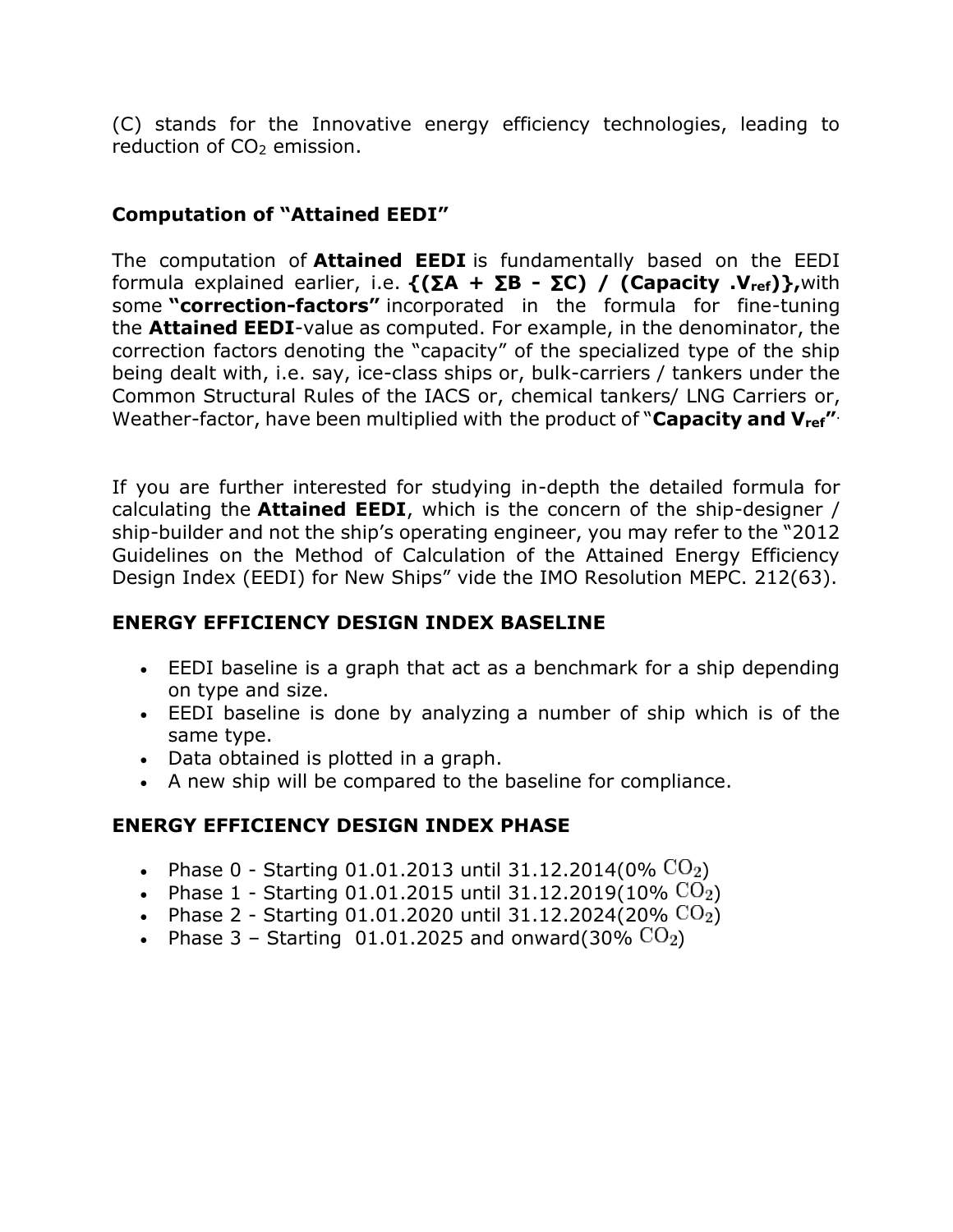

#### **REDUCING EEDI VALUE**

- Reduce ship speed.
- Uses to innovative efficiency technology such as WHR, Kite, Hull Bubble technology etc.
- Optimize the Hull form to reduce resistance.
- Use smooth hull coating to reduce resistance.
- Use Dual Fuel Diesel Electric Propulsion System.

#### **Factors which affect the EEDI values of a new ship and energy saving technologies**

From the formula of EEDI mentioned earlier, it is evident that if the DWT is increased, the value of EEDI reduces. However, if the DWT increases, the engine power required would also rise. However, it may be noted that the engine power increase in proportion to the DWT increase is powered by twothird.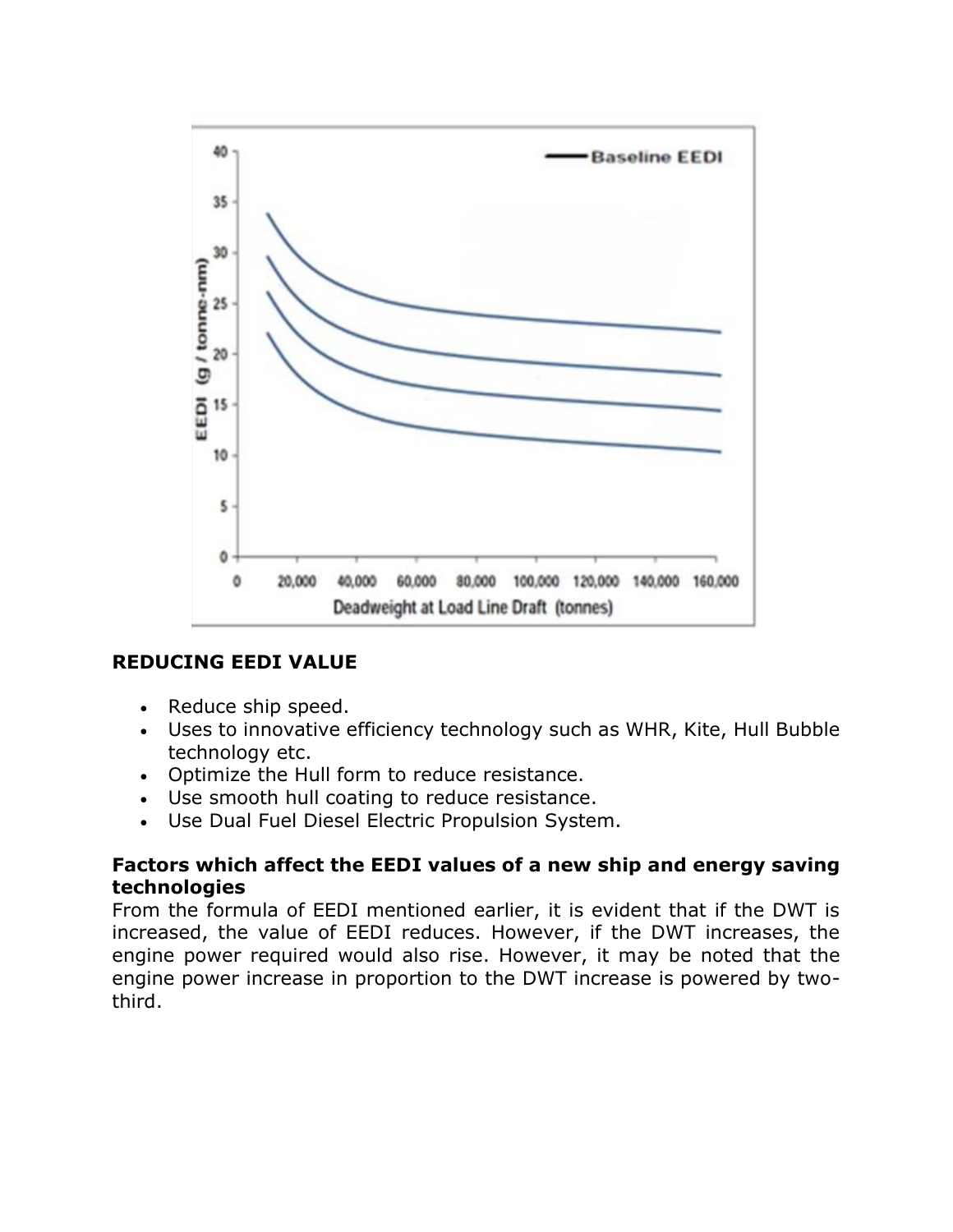Therefore, the increase of the denominator (i.e. DWT), outweighs the increase of the numerator. Therefore, enlargement of the DWT, improves the efficiency and lowers the EEDI of the ship,

Lowering the speed in the denominator would lower the engine power considerably, since Power  $a \nabla^3$ . Therefore, the lowering of speed is very effective in improving efficiency. The scale of possible emission reduction is considerable. In a certain study it was observed that there could be an emission reduction, across a range of container ships, up to about 70%, if the speed was halved. Informatively, even though container ships represent only 4% of all vessels, they are responsible for 20% of all  $CO<sub>2</sub>$  emissions from ships.

As already explained above, the introduction of new technologies are also expected to increase the efficiency and reduce the value of the EEDI. The advantage of application of innovative technology is that it can improve the EEDI value without affecting the DWT or ship's speed. In other words, the improvement in efficiency would not result in any changes to, or lays constraints on, the pattern of operation of the ship.

**Energy saving technologies** with respect to the hull and propeller of a ship, which significantly improve energy efficiency. These are merely being mentioned here, without going into their details, as follows: -

- Optimizing the length and hull fullness ratio is important to reduce ship resistance. When the length is increased too much, it increases the wetted surface area and the frictional resistance. When the hull fullness ratio is too small, the hull lines are too blunt, and the resistance is also increased
- Lightweight construction, i.e. steel can be substituted by lighter alternatives such as Aluminium, carbon fibre or glass fibre sandwich constructions, high tensile steels.
- Reduction of hull friction results in bunker consumption reduction. Thus, improving the hull smoothness through surface preparation and maintaining it free of fouling / barnacles during the vessel's operation by using hull advanced-coatings contributes largely to energy efficiency. Low-surface-energy coatings makes the hull-surface, nonstick. This reduces fuel consumption and consequently the ship's emissions.
- Air bubbles are injected along the hull and recesses under the hull are filled with air, through automated compressors and valves. This layer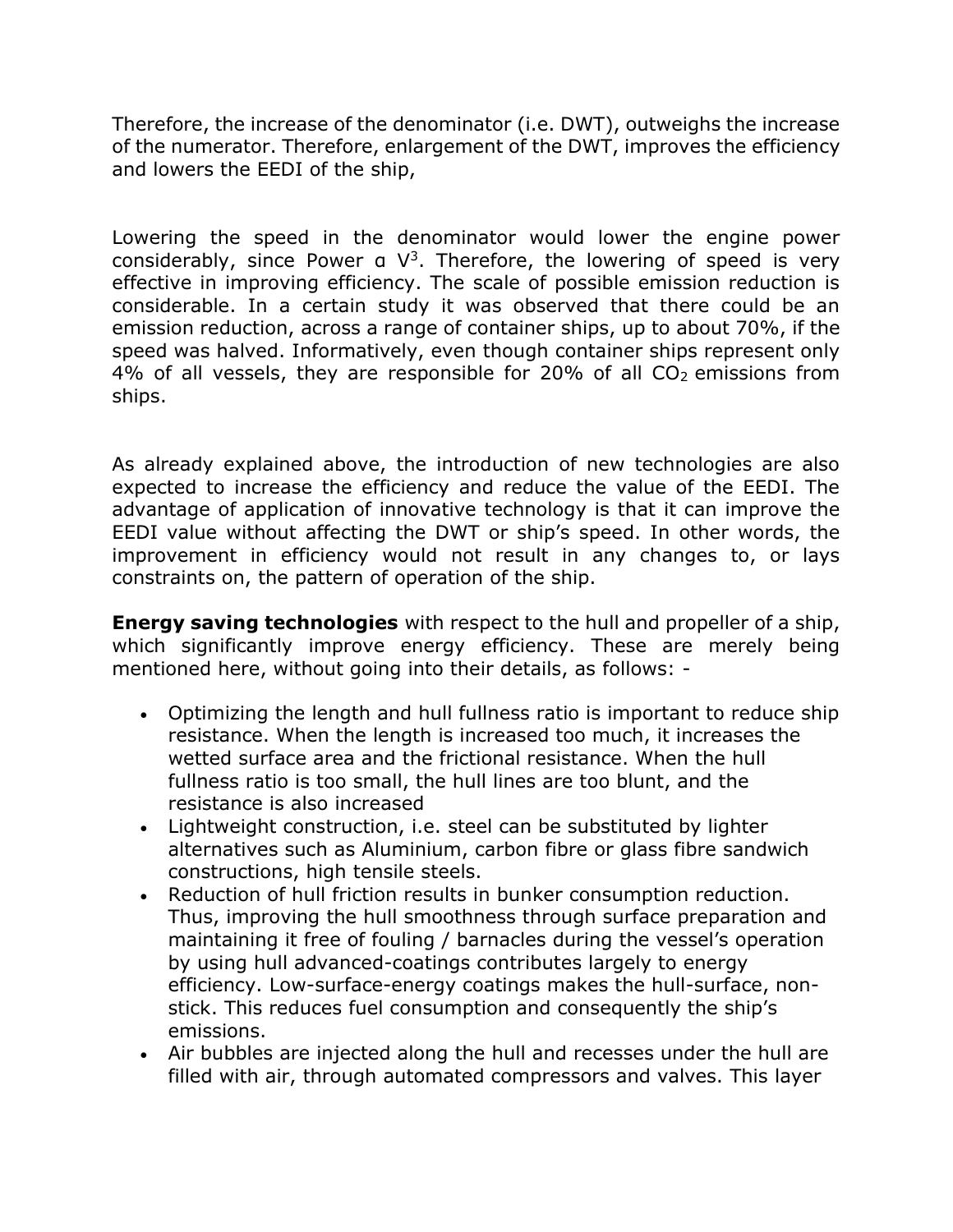of air in the ship's hull reduces the friction and the fuel consumption thereby.

- Optimizing of propeller-hull interface, flow devices and improvement of propulsion efficiency:
- 1. Ducted Propeller. These are also called "shrouded" propellers and have the energy saving potential for enlarge tankers. 2 to 4% energy conservation is expected, at laden draughts. At ballast draughts, the saving would be substantially less, since the savings are attractive at high thrust-loading, i.e. a large mass moving at low speed.
- 2. Integrated ducted propellers with the duct ahead of the propeller, the interaction between the hull and propeller will be improved, giving a definitive benefit.
- 3. Pre and post-swirl devices. A large number of vessels lose a good bit of energy by way of rotation of the propeller, imparting rotational instead of axial momentum on the water. A variety of devices are on offer to recover some of this energy. These can either be upstream of the propeller (i.e. pre-swirl) or downstream of the propeller (post swirl). These devices are simple, do not rotate, and, can reduce the rotational losses generated by the propeller. Since the rotational losses are about 5 to 7%, the potential saving is substantial.
- 4. Podded propellers. These propellers operate in faster, less disturbed water outside the boundary layer. In addition, there is a saving on account of being able to reshape the aft end of the hull and reduce the overall resistance of the ship. However, the overall hydrodynamic efficiency of the hull/podded propeller combination is less than that of a conventional, well designed, single screw propulsion system because of the propeller / hull interaction effects.
- 5. Co-axial contra-rotating propellers. In this configuration, two propellers face each other, operating in the opposite direction, with the propeller in the aft recovering the rotational energy in the water-stream from the forward propeller. Theoretically, about 10 to 12 % improvement in propulsive efficiency can be achieved by the use of these propellers. In effect, the power of the main propulsion engine as required to be installed would be less. However, there are certain problems with respect to high cost, gear-box and, bearings, arising out of one shaft rotating inside the other, in opposite directions.
- 6. Propeller design. A number of high-efficiency propeller designs are available. Even though their efficiency gains over the full range of ship sizes are yet to be proven, savings up to 4% over a well-designed conventional propeller should be achieved by all these designs. The saving will however be dependent on the specific ship design and the propeller loading.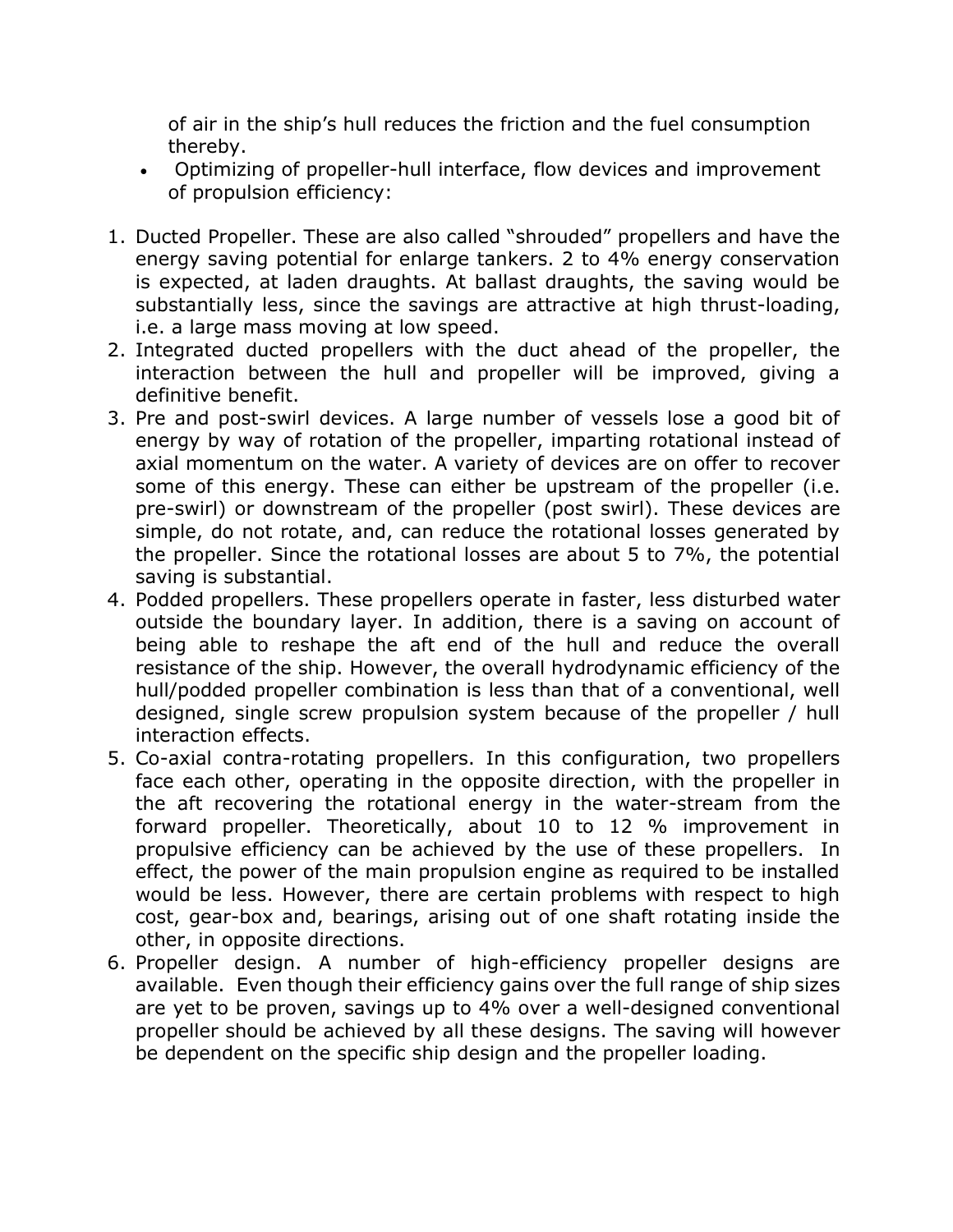7. Propeller boss fins i.e., using a propeller with fins, the vortex in the hub is eliminated and energy can be recovered from the rotation flow around the boss.

As an alternative fuel, LNG is an attractive solution, not only because of lesser emissions, which gives 22% lower  $CO<sub>2</sub>$  emissions, 16 to 20 % lower greenhouse gas emissions, no sulfur emissions, but also because of lower equivalent fuel price. Other fuels like bio-fuel, hydrogen and carbon capture have very promising lower carbon future, but not likely to be put to use, at least in the next decade.

Improvement of the efficiency of the main propulsion engine, by practicing better engine control, by way of de-rating, long stroke, electronic injection, common rail injection, two-stage turbo charging to increase engine efficiency in the whole range of operation.

Reduction of power demand on board, by, say, (a) the use of more electricity and heat–efficient lighting; (b) the use of energy efficient heating, ventilation and air-conditioning; and, (c) the usage of pumps and fans at variable speed as per necessity. The use of variable-speed electrical motors for providing measured control of rotating flow machinery, leads to significant reduction in their energy use. Frequency controlled pumps, instead of fixed rpm pumps, for say cooling water and other systems, with high utilization rate, can decrease energy consumption for the pumps substantially.

Around 25% of the energy generated in the main engines is lost to the exhaust as heat. With an exhaust gas boiler and fresh water generator, this waste heat can be partly recovered and thereafter the balance heat can be used to say, drive turbines for electricity production, leading to less fuel consumption by the auxiliary engines. The amount that could be recovered would depend on the type of engines used, the exhaust gas temperature and the sulfur content in the fuel, since dew point of the acid restricts allowable outlet temperature of exhaust gas heat exchangers.

#### **Alternative sources of energy include:**

• Wind power (Attractive for ship's speeds below 15 knots. Sails kites etc. are considered as emerging technologies)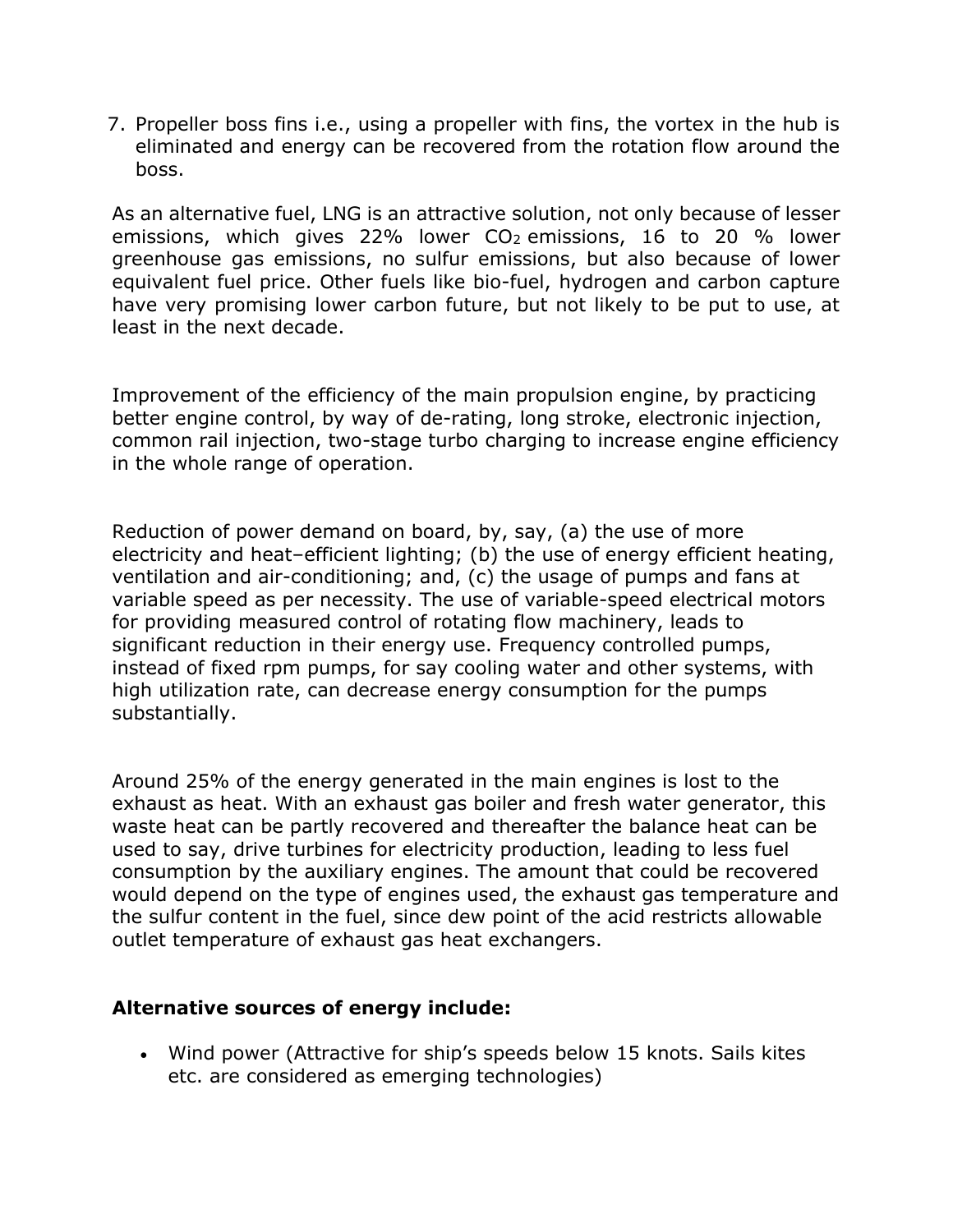- Wind engines (Rotors positioned on the main deck of a ship, can get thrust generated, taking advantage of the Magnus effect)
- Towing Kite (the kite is attached to the bow of a ship and wind energy can be used to supplement the power of the ship's engines)
- Solar Power. Using photo voltaic cells for producing and delivering electricity for catering to the on-board power requirements.

### **Procedures for survey and Certification**

The **Attained EEDI** ought to be calculated as per Regulation 20 of Annex VI, and the EEDI-calculation-guidelines, i.e. MEPC. 245(66).

Survey and Certification of the EEDI should be conducted in two stages:(i) Preliminary Verification of the design stage and, (ii) final verification at the sea trial.

For Preliminary verification at the design stage, an application for an initial survey and an EEDI Technical File containing the necessary information for the verification and other relevant background documents should be submitted to a verifier.

The EEDI Technical File must include: (i) DWT OR GT for passenger and roro passenger ships, (ii) the maximum continuous rating (MCR) of the main and auxiliary Engines, (iii) the ship's speed (Vref) as referred to in the EEDI calculations, (iv) Type of fuel, (v) the specific fuel consumption of the main engine at 75% of MCR power , (vi) the SFC of the auxiliary engines at the 50% of MCR power, and the electric power table for certain types of ships, as necessary, as defined in the EEDI calculations, (vii) power curves(kW – knot) estimated at the design stage under the condition as specified in the EEDI calculation guidelines, (vii) Principal particulars , ship type, Class notations, and an overview of the propulsion system and the electrical power system on board, (viii) description of the energy saving equipment, (ix) estimation process and methodology of plotting the power curves at the design stage, (ix) calculated value of the attained EEDI, showing the summary of the calculations, (x) calculated values of the attained EEDI weather and, fw value not equal to 1.0 which is used for estimating attained EEDI under regulations 20 and 21 of Annex VI, if those values are calculated as based on the EEDI calculation guidelines, indicating representative sea-conditions. Separate requirements are specified for LNG carriers, ships equipped with dual fuel engines using LNG and fuel oil etc.